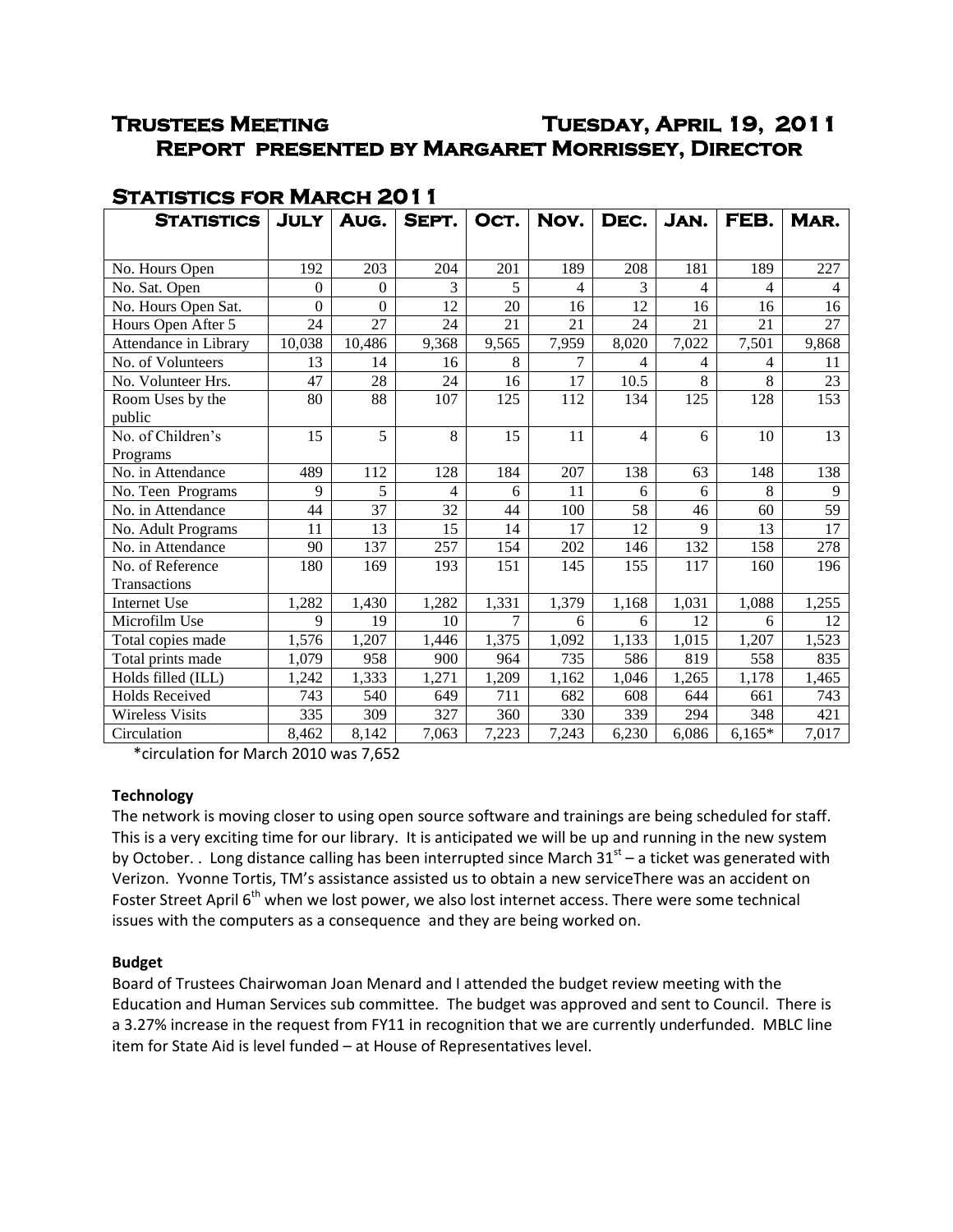## **Capital Budget**

Worked on Capital program requests – 3 have been submitted: Ceiling in the Main Hall, Main Street Façade and the HVAC System in the Ammidown Room.

#### **Request for Funding for Materials**

Thank you for the  $2^{nd}$  part of the Materials and Books donation. May we start the process for processing the  $3^{\text{rd}}$ donation please.

#### **Retirement**

Vincent Chenevert's retirement reception was a huge success – a large attendance, a good media event as all Vinny's family were present. Thank you to JEL Staff, Friends and Trustees for a successful event. As well, we would like to thank Rep. Alicea for the citation from the House of Representatives and the Town Manager and the Council for presenting the citation on behalf of the Chairman and the Town Council. Photographs will be posted to the Flickr site for the Mass Library System Group. Paul Zotos was there to videotape our first live broadcast from JEL as was Adam Silva for the Southbridge Evening News. Here is a lin[k http://s913.photobucket.com/albums/ac335/jelibrary/Vin%20Retirement%20Reception/](http://s913.photobucket.com/albums/ac335/jelibrary/Vin%20Retirement%20Reception/)

#### **New Custodian**

The Town Manager, Director of the DPW and I met to discuss the custodian's replacement. The hours have been changed for the custodian to 8 a.m. to 4 p.m., in response to my request to have more coverage during library service hours. Jamie Mallette of the DPW, has been transferred from the YMCA Daycare position to the Library to replace Vinny. Jamie began work this morning April 19. Photographs are posted at the following url for the staff after-hours party and the public reception: <http://s913.photobucket.com/albums/ac335/jelibrary/Vin%20Retirement%20Reception/> <http://s913.photobucket.com/albums/ac335/jelibrary/Vin%20Retirement%20Party/>

#### **Farewell Reception**

Friday April 8<sup>th</sup> was Children's Librarian Karla Gartsu's last day at work. We wish Karla good luck in her new position as a School Media Librarian, in the Holyoke School System.

#### **Children's Position**

I met with Town Manager to discuss the vacant Children's Librarian position. This is a union position and there are procedures to follow, including staff bidding.

#### **Programs**

In honor of St. Patrick's Day, I was invited to be the guest reader for the story hour. The Children's Librarian organized crafts based on the shamrock and pot of gold! Don't forget, Fr. Peter Joyce is our guest reader for *Día de los libros Día de los niños,* on Friday April 29. We have worked with many local agencies and town departments expanding our program offerings with good results – *Make Southbridge Home* and the USDA was one, Sunlight Solar Energy was another. Thanks to the Southbridge Cultural Council for the funding and support for many programs throughout the year. The library had a booth at the Healthy Kids fair at the YMCA on Saturday and the kids enjoyed the crafts that the staff had provided. MA Commissioner for Public Health John Auerbach presented the Regional Dialog to a large audience including the Town Manager, Department of Health Director and Chairman of the Board of Health. The US Census staffer Tia Costello presented a program on using the 2010 Census.